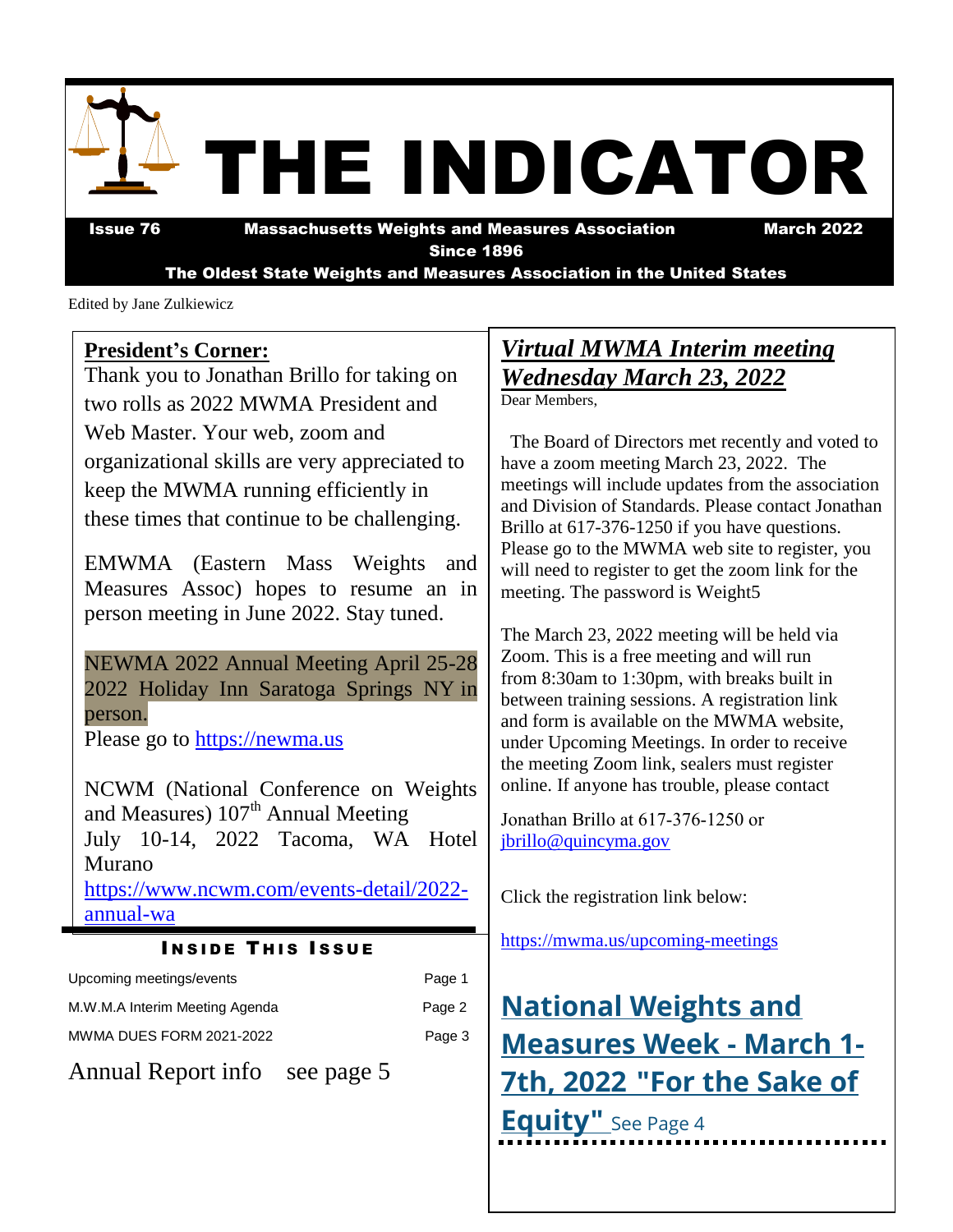MWMA March 23 Zoom Meeting- sign up on [https://mwma.us/upcoming](https://mwma.us/upcoming-meetings)[meetings](https://mwma.us/upcoming-meetings)

Tentative schedule

8:30-8:40 -Greeting -Meeting breakdown \*hold simultaneous sessions using breakout rooms \*sealers can choose which session to attend, until they have attended Both -Breakout room intro Session 1: 8:40-10:00 Session 2: 10:15-11:30 -15 min break between sessions -Scales -Tech updates

11:30-12:00 -Lunch

12:00-1:00 -New Sealer Q&A \*Breakout rooms for each basic inspection 1:00-1:30 pm -DOS Update

1:30pm Adjourn

Video on tares <https://www.youtube.com/watch?v=T3Q6sr43tT4>

**--------------------------------------------------------------------------------------**

## **History of Weights and Measures**

<https://founders.archives.gov/documents/Jefferson/01-16-02-0359-0009>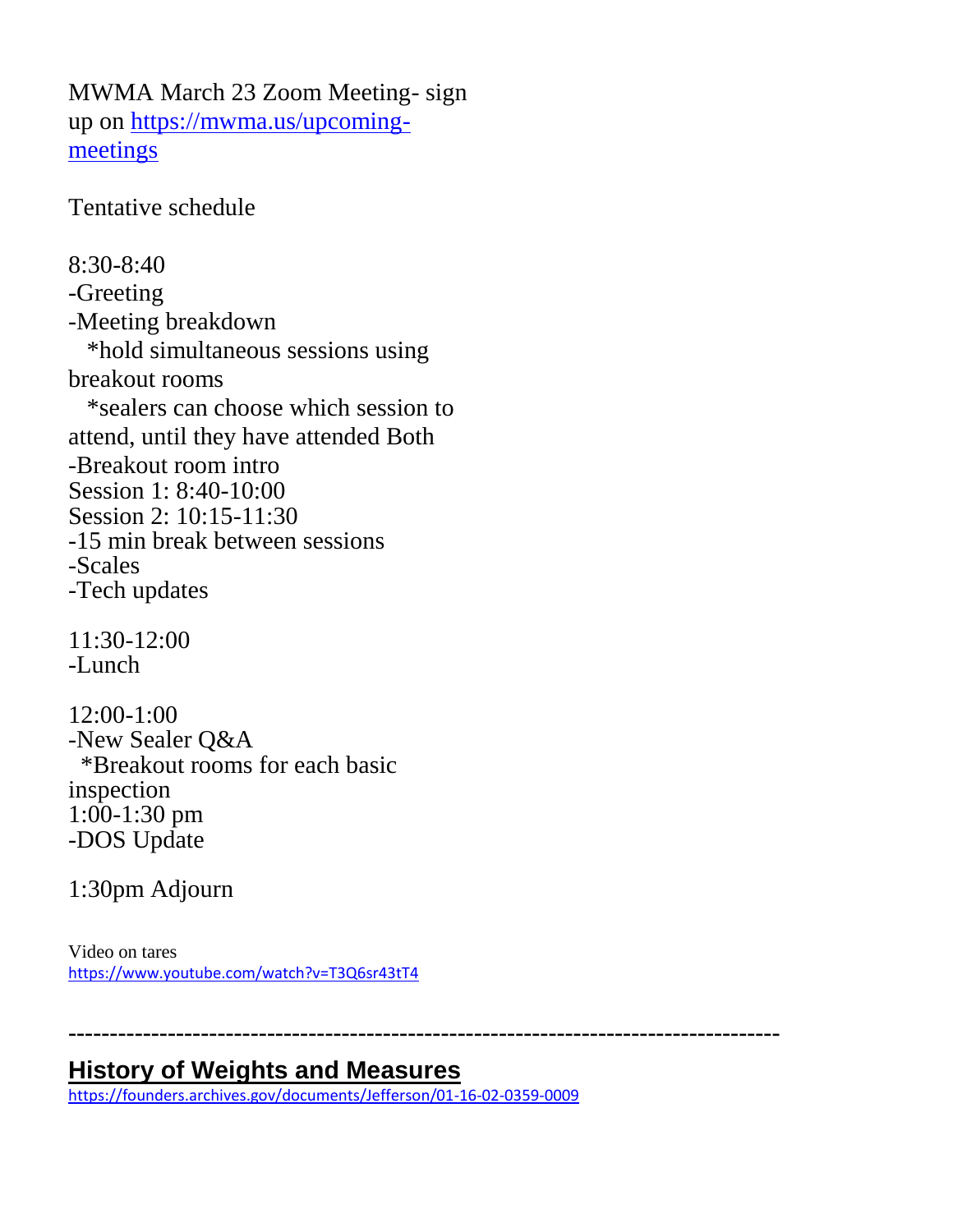## **Annual Association Dues Notice**

-------------------------------------------------------------------------------------------------------------

Annual Association Dues for  $2021-2022$  (July 1<sup>st</sup> to June  $30<sup>th</sup>$ ) please submit your payment ASAP. Please note: The 2021-2022 dues are \$60.00 per year. **Dues payment must be made to receive the annual meeting member rate when we go back to in person meetings.** 

**-----------------------------------------------------------------------------------------------**

**Massachusetts Weights and Measures Association**

**2021-2022 Annual Dues \$60.00** 

**Renewal Form**

**(July 1, 2021 – June 30, 2022)**

**NAME \_\_\_\_\_\_\_\_\_\_\_\_\_ \_\_\_\_\_\_\_\_\_\_\_\_\_\_\_\_\_\_ \_\_\_\_\_ PHONE \_\_\_\_\_\_\_\_\_\_ \_\_\_\_\_\_\_\_\_\_\_\_\_**

**JURISDICTION \_\_\_\_\_ \_\_\_\_\_\_\_\_\_\_\_\_\_\_\_\_\_ \_\_\_\_\_ FAX \_\_\_\_\_\_\_\_\_\_\_ \_\_\_\_ \_\_\_\_\_\_\_\_\_\_\_**

ADDRESS **E-Mail** 

*Mail Completed Form to:*

**M.W.M.A 200 Main St. Hyannis, MA 02601**

**508-862-4773 jane.zulkiewicz@town.barnstable.ma.us [WWW.MWMA.US](http://www.mwma.us/)**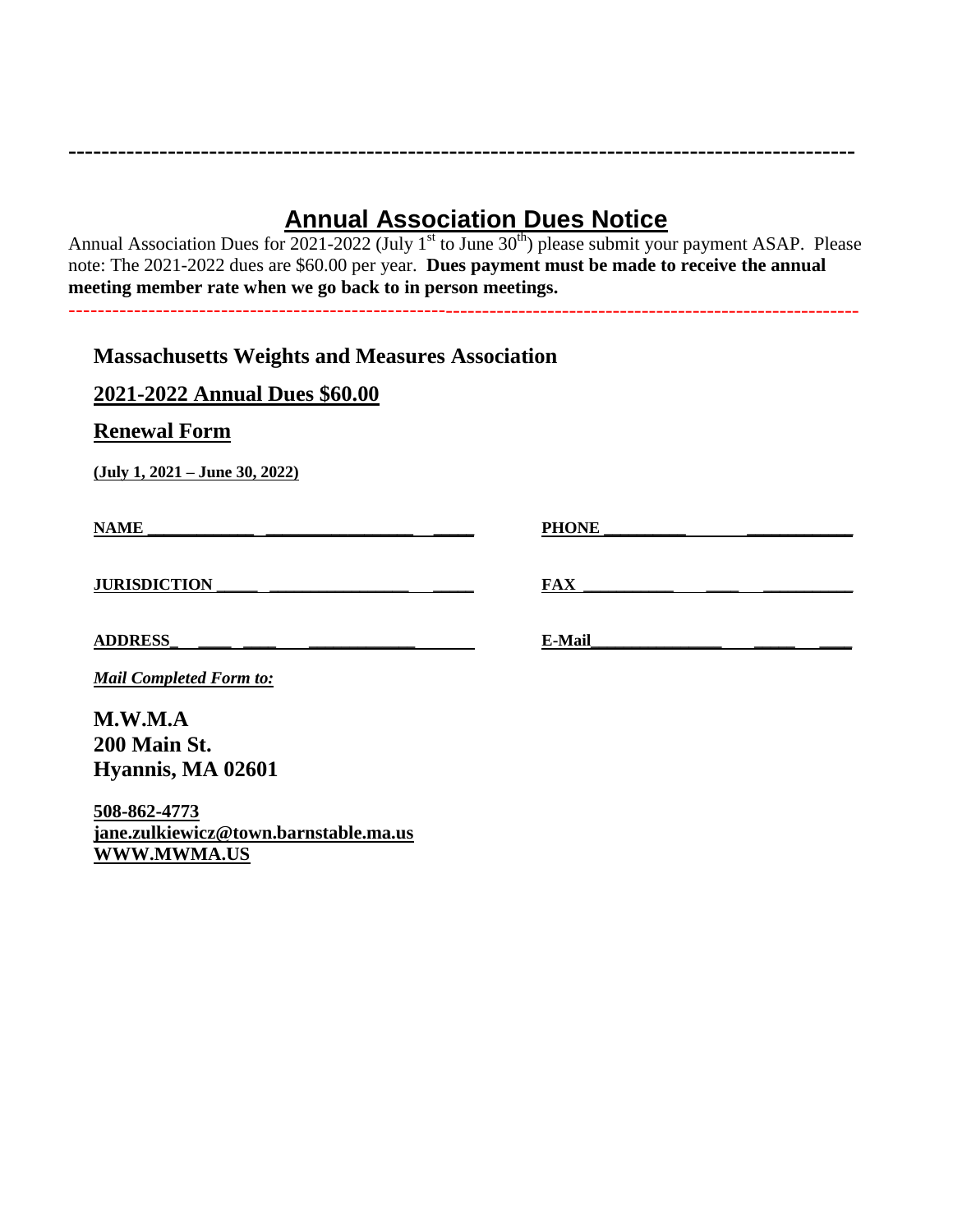

# National Weights and Measures Week - March 1-7th, 2022 "For the Sake of Equity"

LINCOLN, Neb., Mar.1, 2022 /PRNewswire-PRWeb/ --The National Conference on Weights and Measures (NCWM) announces Weights and Measures Week, March 1 -7, 2022. These dates are designated every year to commemorate President John Adams's signing of the first United States weights and measures law on March 2nd, 1799.

NCWM Chairman Ivan Hankins of the Iowa Department of Agriculture and Land Stewardship announced this year's theme, "For the Sake of Equity."

"We are living in a time when various industries are offering more and more conveniences to the consumer; to get you to buy, buy, and buy! We take for granted as shoppers the products we purchase are legitimate and above board," said Hankins. "It is an assumption, that we make for the 'sake of convenience' and we often find ourselves coming up short on quality, and quantity."

Assuring quantity is the responsibility of the Weights and Measures world, specifically the Weights & Measures Inspector. Inspectors operate within rules and regulations as adopted by NCWM, published by NIST in handbooks, and referenced by states into law. Those publications take into consideration State and Federal Laws and international standards. NCWM's model standards provide highly sophisticated tools that aid inspectors in the never-ending process of Equity in the Market place.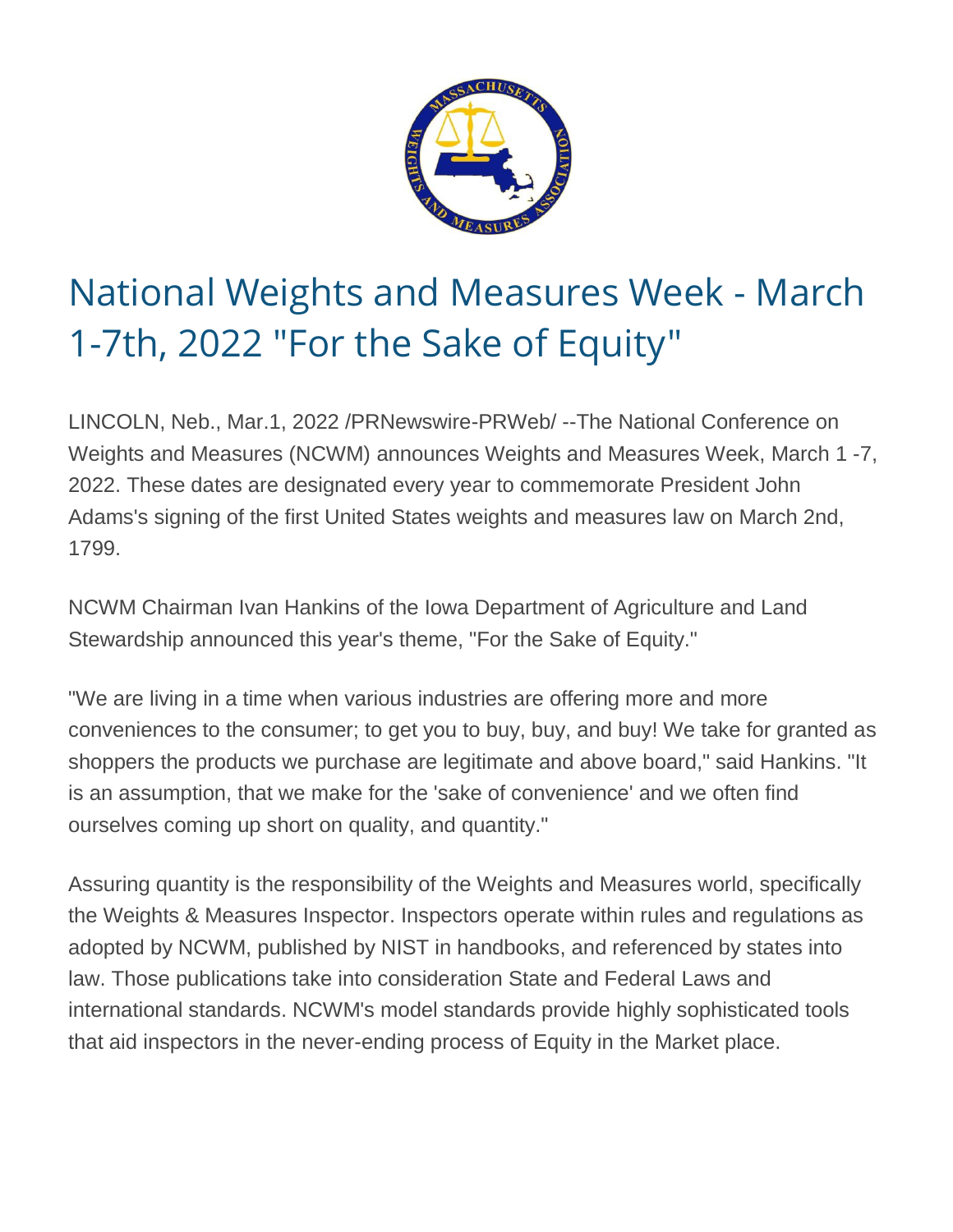Inspectors often put in long hours in difficult environments for meager pay, and with unique equipment that always begs the question from the public, "Hey, what is that thing you're using there?" This is what it takes to keep everyone on a level playing field.

"The bible teaches that God despises dishonest scales, and delights in honest ones. Fair is supposed to be fair," said Hankins. But without the weights and measures inspectors doing their jobs, inequities will occur. This is at the detriment of the consumers and fair competition within industries.

"We do not want to become a society that becomes comfortable with convenience, taking for granted that everything is fair,? said Hankins. "If you get cheated and I get cheated is that fair? Would you consider that fair? I should hope not!" Hankins asks the public and government administrators to support your Weights and Measures inspectors, and not take equity for granted.

"So, here's to the Weights and Measures inspector, this week belongs to you! Keep doing what you do and be aware, and don't give up what's right for the sake of convenience. Be mindful of what's right for the Sake of Equity.

The National Conference on Weights and Measures is a professional nonprofit association of state and local weights and measures officials, federal agencies, manufacturers, retailers, and consumers. NCWM has developed United States weights and measures standards for commerce since 1905. The organization brings the right interests together to keep pace with innovative advancements in the marketplace.

## **Media Contact**

Don Onwiler, National Conference on Weights & Measures, +1 402-434- 4880, [info@ncwm.com](mailto:info@ncwm.com)